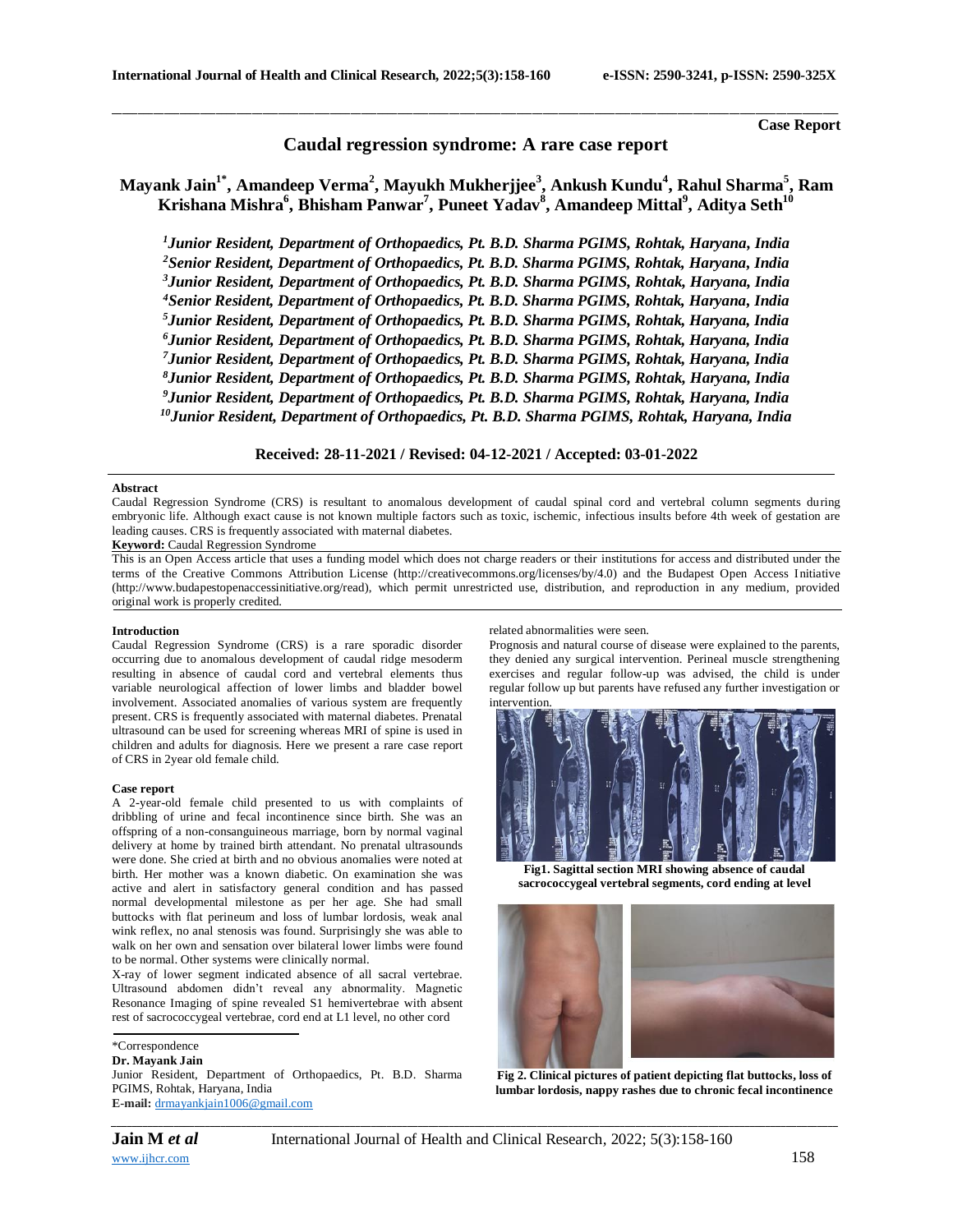# **Discussion**

Caudal Regression Syndrome (CRS) is resultant to anomalous development of caudal spinal cord and vertebral column segments during embryonic life. Although exact cause is not known multiple factors such as toxic, ischemic, infectious insults before 4<sup>th</sup> week of gestation are leading cause[1].

There is anomalous development of caudal vertebrae, spinal cord, urogenital, gastrointestinal organs, and hind limbs variably all of these structures originate from caudal eminence mesoderm[2].

# **Associated Anomalies in CRS[9]**

the most severe clinical form of disorder is sirenomelia or mermaid syndrome, in this the lower limbs are fused together[3]. CRS is a rare sporadic disorder with incidence of about 0.1 to 0.4 per 10,000 live births[4]. Estimated sex ratio male: female is about 3:1[5]. 20-60% cases of CRS are associated with maternal diabetes as in our case, maternal diabetes increases risk of CRS by 200 folds[6]. Other than diabetes many drugs are found to induce CRS, in a study Retinoic acid in high dosage induced CRS in mice fetuses[7]. Other drugs such as Minoxidil and trimethoprim-sulphamethoxazole are found to be teratogenic[8].

| $m \cos \nu$<br>Primary structural defect | <b>Secondary effects</b>                       |
|-------------------------------------------|------------------------------------------------|
| Agenesis/incomplete                       | Disruption of the appropriate                  |
| development of sacral                     | length of distal spinal cord;                  |
| /lumbar/thoracic                          | flat buttocks, short natal cleft, and          |
| vertebrae                                 | dimples in the buttocks                        |
|                                           |                                                |
| Spinal cord                               | Neurological deficits affecting lower          |
| disruption                                | limbs (sensory and motor) and                  |
|                                           | bladder and bowel continence; severely         |
|                                           | hypoplastic lower segment                      |
| Lack of movement                          | Lack of growth in affected parts;              |
| in lower limbs                            | flexion and abduction at the hips;             |
|                                           | popliteal webs                                 |
| Musculoskeletal                           | Equinovarus and calcaneo-varus, flexion        |
| system                                    | contractures of hips and knees,                |
|                                           | hip dislocation, pelvic deformity,             |
|                                           | absent fibula, scoliosis, kyphoscoliosis,      |
|                                           | absence of ribs, bifid/fused ribs, syndactyly, |
|                                           | polydactyly, hypoplastic/absent radii,         |
|                                           | Pierre-Robin syndrome                          |
| Gastrointestinal                          | Anorectal malformation.                        |
| system                                    | tracheoesophageal fistula,                     |
|                                           | abdominal wall defects.                        |
|                                           | malrotation of gut, duodenal/                  |
|                                           | colonic atresia, inguinal hernia               |
| Genitourinary                             | Renal agenesis and dysplasia,                  |
| system                                    | nonspecific hydronephrosis,                    |
|                                           | dilated ureters, ectopic ureters,              |
|                                           | vesicoureteral reflux, fused kidneys,          |
|                                           | absent bladder, vesical/cloacal                |
|                                           | exstrophy, rectovaginal and rectourethral      |
|                                           | fistulae, transposition of external genitalia, |
|                                           | hypospadias, urethral atresia, Mullerian duct  |
|                                           | agenesis                                       |

\_\_\_\_\_\_\_\_\_\_\_\_\_\_\_\_\_\_\_\_\_\_\_\_\_\_\_\_\_\_\_\_\_\_\_\_\_\_\_\_\_\_\_\_\_\_\_\_\_\_\_\_\_\_\_\_\_\_\_\_\_\_\_\_\_\_\_\_\_\_\_\_\_\_\_\_\_\_\_\_\_\_\_\_\_\_\_\_\_\_\_\_\_\_\_\_\_\_\_\_\_\_\_\_\_\_\_\_\_\_\_\_\_\_\_\_\_\_\_\_\_\_\_\_\_\_\_\_\_\_\_\_\_\_\_\_\_\_\_\_

Renshaw classified the spectrum of CRS into 5 types based on type of defect and articulation between bones. Type 1 has total or partial unilateral sacral agenesis. Type II has variable lumbar and total sacral agenesis and the ilia articulates with the sides of the lowest vertebra. Type III: has variable lumbar and total sacral agenesis and the caudal end plate of the lowest vertebra rests above fused ilia or an iliac amphiarthrosis. Type IV: has fusion of soft tissues in both lower limbs; and type V, also known as sirenomelia, has fused bones of lower limbs

# **Diagnosis**

Prenatal screening with ultrasonography is possible, in 1<sup>st</sup> trimester caudal regression will lead to reduced cranio-caudal ratio, which can be further confirmed in 2nd trimester by non-visualisation of sacrum and/or lumbar vertebrae with abrupt interruption of the image of the rachis more or less extended during the study of the spine. The lower limbs, generally immobile, present a characteristic position: in "frog", characteristic[10]. Foetal MRI makes it possible to confirm the diagnosis and to determine the level of the terminal medullary cone, which will be a major prognostic factor.

# **Treatment options**

The treatment is challenging as the pathology is irreversible a multimodality team-based approach with paediatrician urologist paediatric surgeon orthopaedic surgeon is usually needed. Usually, orthopaedic deformities bladder bowel incontinence and renal functions requires specialist attention to improve the quality of life of affected individual.

# **Prognosis**

Prognosis is fair, most patients survive and lead a normal life except for neurological deficits and bladder bowel affections. However, bladder affection may lead to chronic renal disease and its complications, thus long-term urological intervention is needed in such patients.

### **References**

- 1. Adra A, Cordero D, Mejides A, Yasin S, Salman F, O'Sullivan MJ. Caudal regression syndrome: etiopathogenesis, prenatal diagnosis, and perinatal management. Obstet Gynecol Surv 1994;49:508-16.
- 2. Pang D. Sacral agenesis and caudal spinal cord malformations. Neurosurgery 1993;32:755-79.

*\_\_\_\_\_\_\_\_\_\_\_\_\_\_\_\_\_\_\_\_\_\_\_\_\_\_\_\_\_\_\_\_\_\_\_\_\_\_\_\_\_\_\_\_\_\_\_\_\_\_\_\_\_\_\_\_\_\_\_\_\_\_\_\_\_\_\_\_\_\_\_\_\_\_\_\_\_\_\_\_\_\_\_\_\_\_\_\_\_\_\_\_\_\_\_\_\_\_\_\_\_\_\_\_\_\_\_\_\_\_\_\_\_\_\_\_\_\_\_\_\_\_\_\_\_\_\_\_\_\_\_\_\_\_\_\_\_\_\_\_*